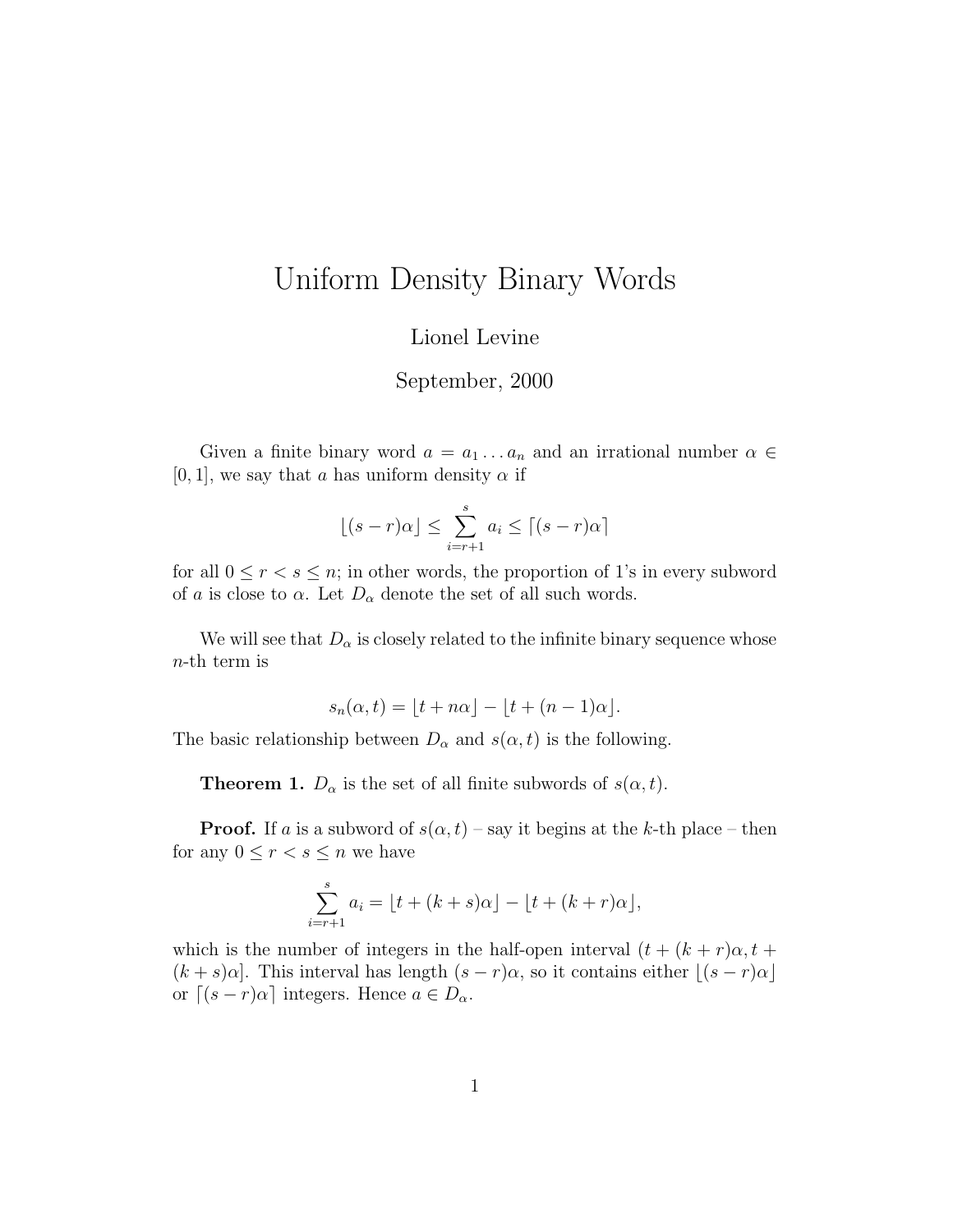For the converse, suppose  $a \in D_{\alpha}$ . Then we need to show that a is a subword of  $s(\alpha, t)$ . Note that truncating the first k characters from  $s(\alpha, t)$ yields  $s(\alpha, t + k\alpha)$ . Since the fractional parts of the multiples of  $\alpha$  are dense in [0, 1], it's enough to find an interval  $I \subset [0, 1]$  such that for any  $u \in I$ , the sequence  $s(\alpha, u)$  begins with a. Let

$$
I = (\max_{r=1}^{n} m_r, 1 + \min_{r=1}^{n} m_r),
$$

where  $m_r = \sum_{i=1}^r a_i - r\alpha$ . We need to check that I is in fact an interval, i.e. that its right endpoint exceeds its left endpoint. Since  $a \in D_{\alpha}$ , for any  $1 \leq r < s \leq n$  we have

$$
m_s - m_r = \sum_{i=r+1}^s a_i - (s-r)\alpha < 1,
$$

so the min and max differ by less than 1 as desired.

Finally, let's check that  $s(\alpha, u)$  begins with a for all  $u \in I$ . If  $u \in I$ , then  $m_r \le u < 1 + m_r$  for every  $r = 1, \ldots, n$ . Hence

$$
\sum_{i=1}^{r} a_i \le u + r\alpha < 1 + \sum_{i=1}^{r} a_i;
$$

in other words, there is an integer between  $u + (r - 1)\alpha$  and  $u + r\alpha$  if and only if  $a_r = 1$ . Thus  $s_r(\alpha, u) = a_r$ ,  $r = 1, \ldots, n$ . This completes the proof.

**Corollary 1.** If  $a \in D_\alpha$ , it occurs not just once, but infinitely many times in  $s(\alpha, t)$ .

**Proof.** Wherever a occurs in  $s(\alpha, t)$  – say it ends at the k-th place – we can substitute  $t + k\alpha$  for t in the theorem to get a later occurrence of a.

**Corollary 2.** If  $a_1 \nldots a_n \in D_\alpha$ , then  $a_1 \ldots a_n 0 \in D_\alpha$  or  $a_1 \ldots a_n 1 \in D_\alpha$ .

**Proof.** If  $a_1 \ldots a_n \in D_\alpha$ , then it occurs somewhere in  $s(\alpha, t)$ , where it is followed either by a 0 or a 1.

While Theorem 1 gives an equivalent description of  $D_{\alpha}$ , it doesn't provide any means of constructing words of uniform density. For a more direct approach, we can arrange the elements of  $D_{\alpha}$  in a tree (Figure 1).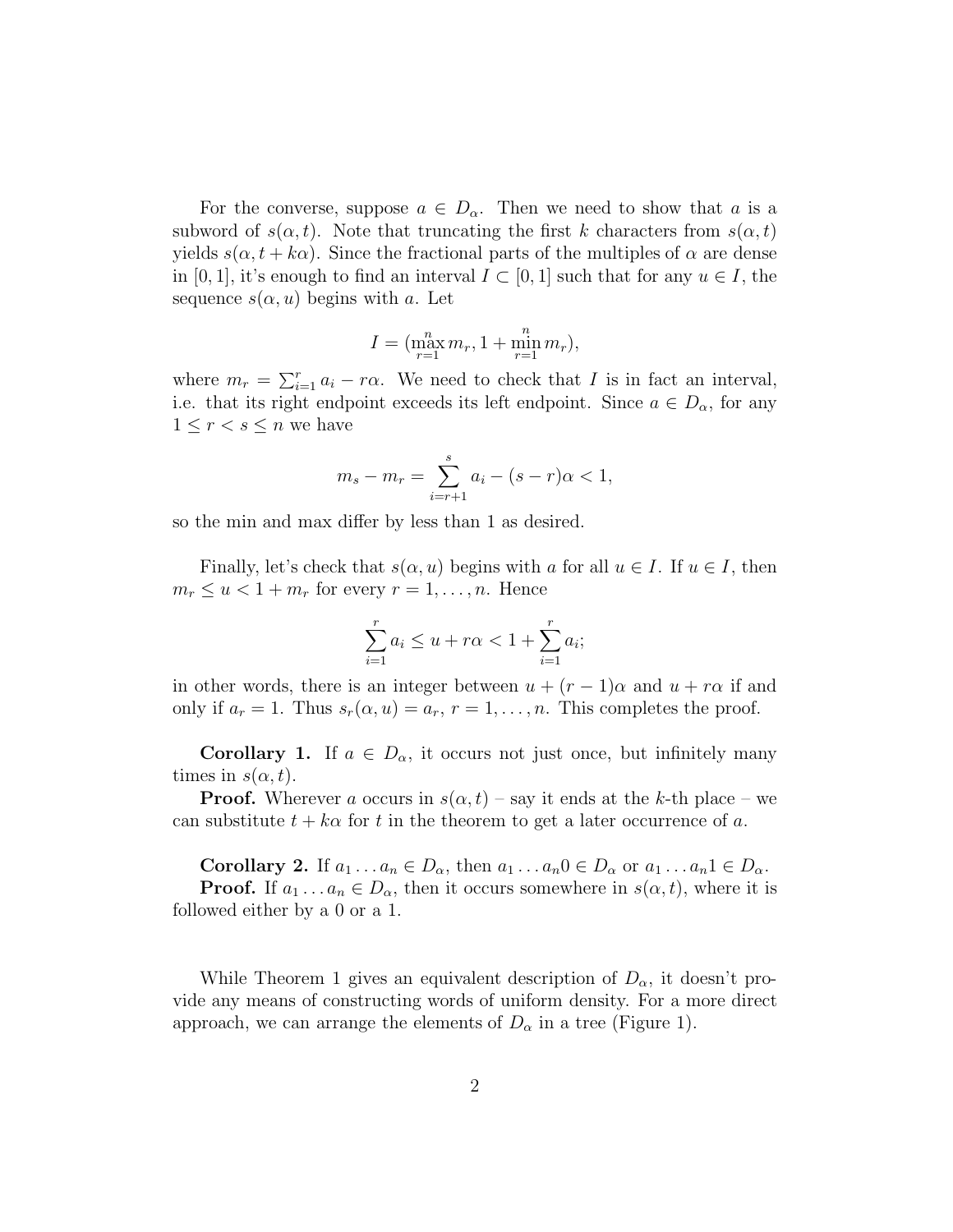

Figure 1: Words of uniform density  $\sqrt{2}/2$  of length  $\leq 7$ 

We draw a branch from word  $a$  down to word  $b$  if  $b$  can be obtained by appending either 0 or 1 to a. By Corollary 2 above, this tree has no terminating branches. Thus each word  $a_1 \ldots a_n$  in the tree is the top node of either one or two branches accordingly as one or both of  $a_1 \ldots a_n 0$  and  $a_1 \ldots a_n$ 1 are in  $D_\alpha$ . If a is the top node of two branches, call it a "splitter." From Figure 1 we see that when  $\alpha = \sqrt{2}/2$ , the first few splitters are

## $1, 11, 011, 1011, 11011, 011011, \ldots$

If we understand where the splitters occur in the tree, then we understand the whole tree. First of all, notice that there is at most one splitter of each length. This is certainly true for length zero; suppose it fails for the first time at length n. Then there is a splitter of length  $n-1$  (just truncate the first character from any splitter of length  $n)$  and it's unique. Call it  $a_1 \ldots a_{n-1}$ . Then the only possibilities for splitters of length n are  $0a_1 \ldots a_{n-1}$ and  $1a_1 \ldots a_{n-1}$ . But these can't both be splitters, else  $0a_1 \ldots a_{n-1}0$  and  $1a_1 \ldots a_{n-1}1$  would both be in  $D_{\alpha}$ , which is impossible.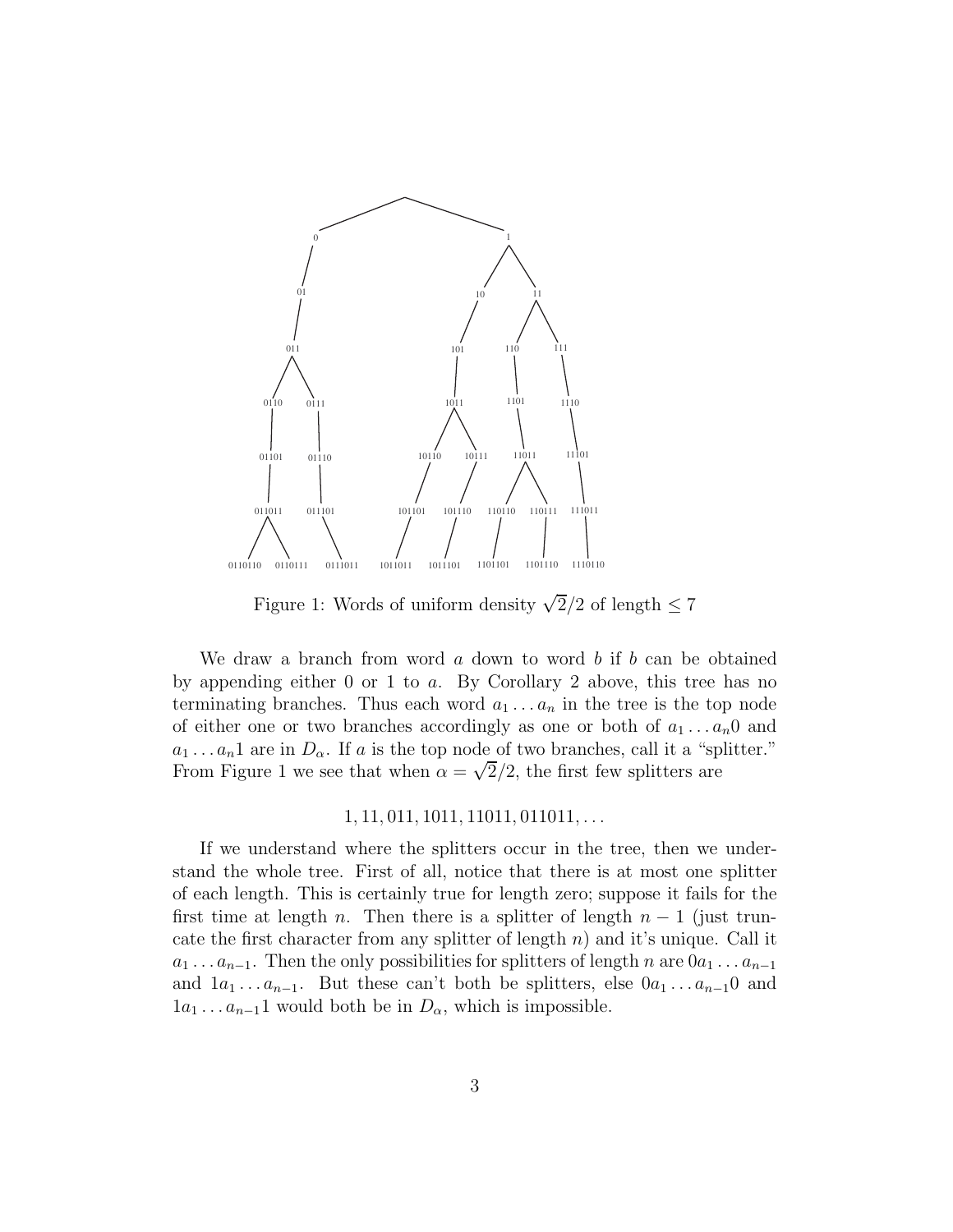We'll show that in fact there's *exactly* one splitter of each length. Since  $a_1 \ldots a_n$  is a splitter whenever  $a_0 a_1 \ldots a_n$  is, this means there is an infinite binary sequence  $f_1, f_2, \ldots$  such that for each n, the unique splitter of length n has the form  $f_n f_{n-1} \ldots f_1$ . So the question is, what's this mystery sequence  $f$ ? As it turns out, the answer is sitting right in front of us. In this context, what's the most natural infinite binary sequence we can think of? Well, let's try  $s(\alpha, t)$ . But for what value of t? What's the most natural real number we can think of? Well, how about  $\alpha$ ? That's right, this mystery sequence f is none other than  $s(\alpha, \alpha)!$  In less dramatic terms, that's  $s(\alpha, 0)$  with the initial 0 truncated. Thus

**Theorem 2.** For each positive integer  $n$ , there is exactly one splitter of length *n*, namely  $s_{n+1}(\alpha, 0)s_n(\alpha, 0) \ldots s_2(\alpha, 0)$ .

**Proof.** Since we've already shown that there is at most one splitter of length n, we need only show that  $s_{n+1}(\alpha, 0)s_n(\alpha, 0) \dots s_2(\alpha, 0)$  is in fact a splitter. To do this, choose  $\epsilon > 0$  small enough so that  $s(\alpha, 0)$  and  $s(\alpha, 1-\epsilon)$ coincide to the first  $n + 1$  places, excluding the first place. Note that for sufficiently small  $\epsilon$ , they do *not* coincide at the first place:  $s_1(\alpha, 0) = 0$ , while  $s_1(\alpha, 1-\epsilon) = 1$ . By Theorem 1, this means that both  $0s_2(\alpha, 0) \ldots s_n(\alpha, 0)s_{n+1}(\alpha, 0)$ and  $1s_2(\alpha,0)\dots s_n(\alpha,0)s_{n+1}(\alpha,0)$  are in  $D_\alpha$ . Since  $D_\alpha$  is preserved under reversal,  $s_{n+1}(\alpha, 0)s_n(\alpha, 0) \dots s_2(\alpha, 0)$  is a splitter.

As trivial as it seems, truncating the initial 0 from  $s(\alpha, 0)$  is in some strange way the key to the proof.

Since there's exactly one splitter of each length, the number of words of length n in  $D_{\alpha}$  is always one more than the number of words of length  $n-1$ , which gives us the following rather counterintuitive result.

**Corollary.** The number of words of length n in  $D_{\alpha}$  is  $n+1$ , independent of  $\alpha$ .

What is the significance of these results? In some sense, the sequence  $s(\alpha, 0)$  (or, if you like,  $s(\alpha, \alpha)$ ) tells us everything we could ever want to know about  $D_{\alpha}$ . Not only does it describe  $D_{\alpha}$  as a set (Theorem 1), it also encodes the complete *structure* of  $D_{\alpha}$  as a tree (Theorem 2).